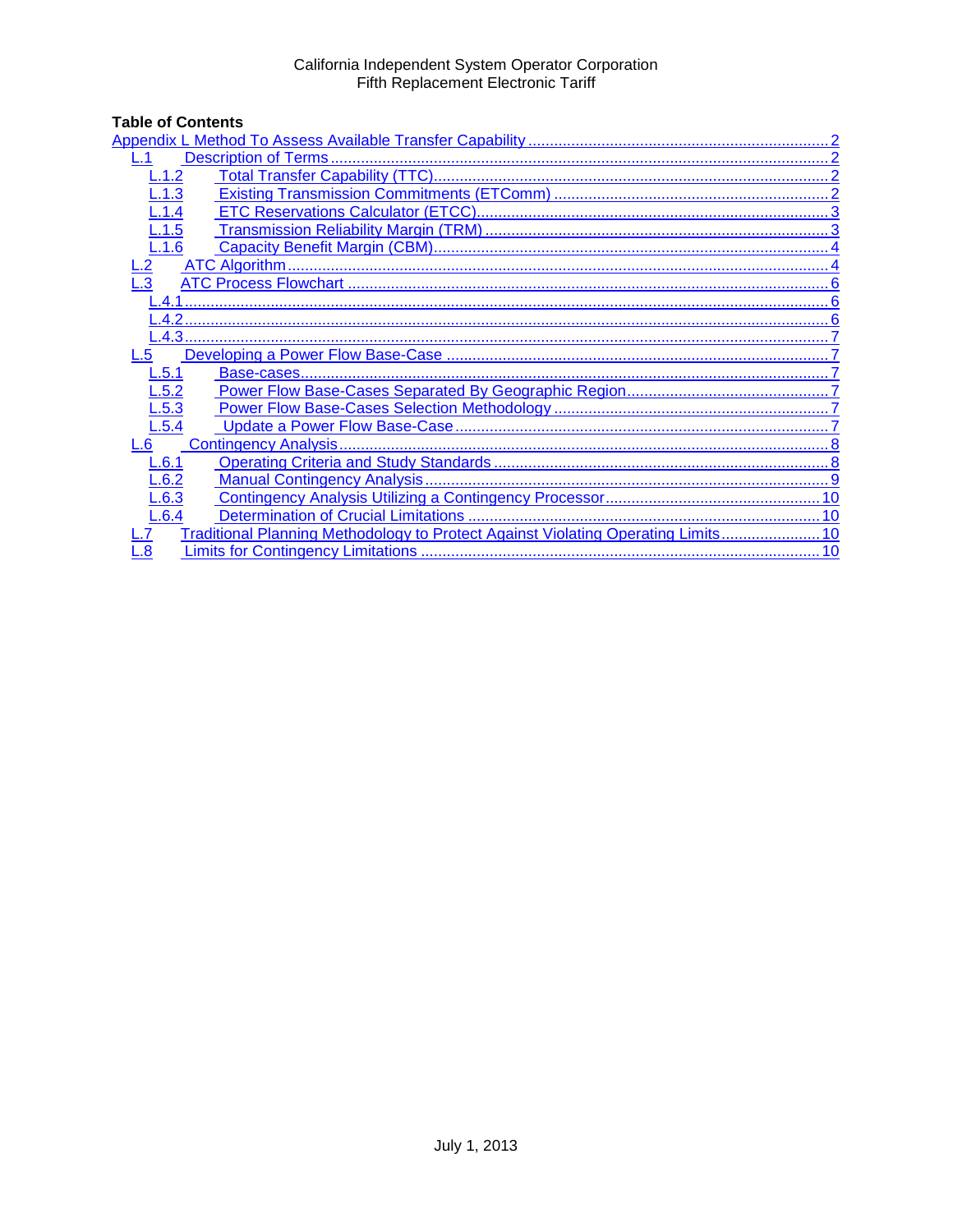# **Appendix L Method To Assess Available Transfer Capability**

# <span id="page-1-1"></span><span id="page-1-0"></span>**L.1 Description of Terms**

The following descriptions augment existing definitions found in Appendix A "Master Definitions Supplement."

**L.1.1 Available Transfer Capability (ATC)** is a measure of the transfer capability in the physical transmission network resulting from system conditions and that remains available for further commercial activity over and above already committed uses.

ATC is defined as the Total Transfer Capability (TTC) less applicable operating Transmission Constraints due to system conditions and Outages (i.e., OTC), less the Transmission Reliability Margin (TRM) (which value is set at zero), less the sum of any unused existing transmission commitments (ETComm) (i.e., transmission rights capacity for ETC or TOR), less the Capacity Benefit Margin (CBM) (which value is set at zero), less the Scheduled Net Energy from Imports/Exports, less Ancillary Service capacity from Imports.

<span id="page-1-2"></span>**L.1.2 Total Transfer Capability (TTC)** is defined as the amount of electric power that can be moved or transferred reliably from one area to another area of the interconnected transmission system by way of all transmission lines (or paths) between those areas, under specified system conditions. In collaboration with owners of rated paths and the WECC Operating Transfer Capability Policy Committee (OTCPC), the CAISO utilizes rated path methodology to establish the TTC of CAISO Transmission Interfaces.

<span id="page-1-3"></span>**L.1.3 Existing Transmission Commitments (ETComm)** include Existing Contracts and Transmission Ownership Rights (TOR). The CAISO reserves transmission capacity for each ETC and TOR based on TRTC Instructions the responsible Participating Transmission Owner or Non-Participating Transmission Owner submits to the CAISO as to the amount of firm transmission capacity that should be reserved on each Transmission Interface for each hour of the Trading Day in accordance with Sections 16 and 17 of the CAISO Tariff. The types of TRTC Instructions the CAISO receives generally fall into three basic categories:

- The ETC or TOR reservation is a fixed percentage of the TTC on a line, which decreases as the TTC is derated (ex. TTC = 300 MW, ETC fixed percentage =  $2\%$ , ETC = 6 MWs. TTC derated to 200 MWs,  $ETC = 4$  MWs);
- The ETC or TOR reservation is a fixed amount of capacity, which decreases if the line's TTC is derated below the reservation level (ex.  $ETC = 80$  MWs, TTC declines to 60 MW, ETC = TTC or 60 MWs; or
- The ETC or TOR reservation is determined by an algorithm that changes at various levels of TTC for the line (ex. Intertie TTC = 3,000 MWs, when line is operating greater than 2,000 MWs to full capacity  $ETC = 400$  MWs, when capacity is below 2000 MWs  $ETC = TTC/2000* ETC$ ).

Existing Contract capacity reservations remain reserved during the Day-Ahead Market and Hour-Ahead Scheduling Process (HASP). To the extent that the reservations are unused, they are released in realtime operations for use in the Real-Time Market.

Transmissions Ownership Rights capacity reservations remain reserved during the Day-Ahead Market and HASP, as well as through real-time operations. This capacity is under the control of the Non-Participating Transmission Owner and is not released to the CAISO for use in the markets.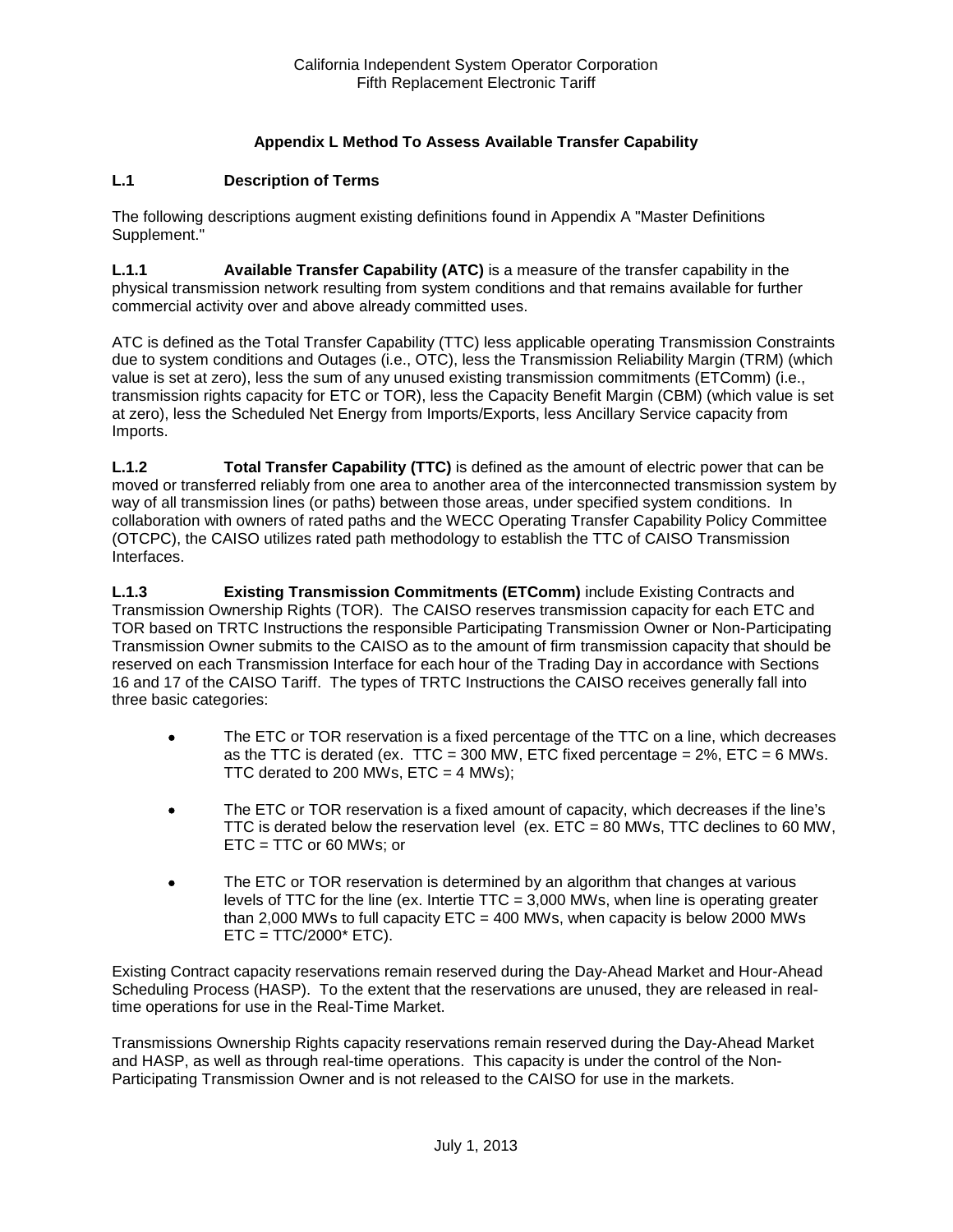<span id="page-2-0"></span>**L.1.4 ETC Reservations Calculator (ETCC)**. The ETCC calculates the amount of firm transmission capacity reserved (in MW) for each ETC or TOR on each Transmission Interface for each hour of the Trading Day.

- **CAISO Updates to ETCC Reservations Table.** The CAISO updates the ETC and TOR reservations table (if required) prior to running the Day-Ahead Market and HASP. The amount of transmission capacity reservation for ETC and TOR rights is determined based on the TTC of each Transmission Interface and in accordance with the curtailment procedures stipulated in the existing agreements and provided to the CAISO by the responsible Participating Transmission Owner or Non-Participating Transmission Owner.
- **Market Notification.** ETC and TOR allocation (MW) information is published for all Scheduling Coordinators which have ETC or TOR scheduling responsibility in advance of the Day-Ahead Market and HASP. This information is posted on the Open Access Same-Time Information System (OASIS).
- For further information, see CAISO Operating Procedure M-423, Scheduling of Existing Transmission Contract and Transmission Ownership Rights, which is publicly available on the CAISO Website.

<span id="page-2-1"></span>**L.1.5 Transmission Reliability Margin (TRM)** is an amount of transmission transfer capability reserved at a CAISO Intertie point that is necessary to provide reasonable assurance that the interconnected transmission network will be secure. TRM accounts for the inherent uncertainty in system conditions and the need for operating flexibility to ensure reliable system operation as system conditions change.

The CAISO uses TRM at Intertie points to account for the following NERC-approved components of uncertainty:

- Forecast uncertainty in transmission system topology, including forced or unplanned outages or maintenance outages.
- Allowances for parallel path (loop flow) impacts, including unscheduled loop flow.
- Allowances for simultaneous path interactions.

The CAISO establishes hourly TRM values for each of the applicable components of uncertainty prior to the Market Close of the HASP. The CAISO does not use TRM (i.e., TRM values for Intertie points are set at zero) during the beyond day-ahead and pre-schedule (i.e., planning) time frame indentified in R.1.3.3 of NERC Reliability Standard MOD-008-1. A positive TRM value for a given hour is set only if one or more of the conditions set forth below exists for a particular Intertie point. Where none of these conditions exist, the TRM value for a given hour is set at zero.

The methodology the CAISO uses to establish each component of uncertainty is as follows:

The CAISO uses the transmission system topology component of uncertainty to address a potential ATC path limit reduction at an Intertie resulting from an emerging event, such as an approaching wildfire, that is expected to cause a derate of one or more transmission facilities comprising the ATC path. When the CAISO, based on existing circumstances, forecasts that such a derate is expected to occur, the CAISO may establish a TRM value for the affected ATC path in an amount up to, but no greater than, the amount of the expected derate.

The CAISO uses the parallel path component of uncertainty to address the impact of unscheduled flow (USF) over an ATC path that is expected, in the absence of the TRM, to result in curtailment of Intertie Schedules in Real Time as a result of the requirements established in WECC's applicable USF mitigation policies and procedures (WECC USF Policy). When the CAISO forecasts, based on currently observed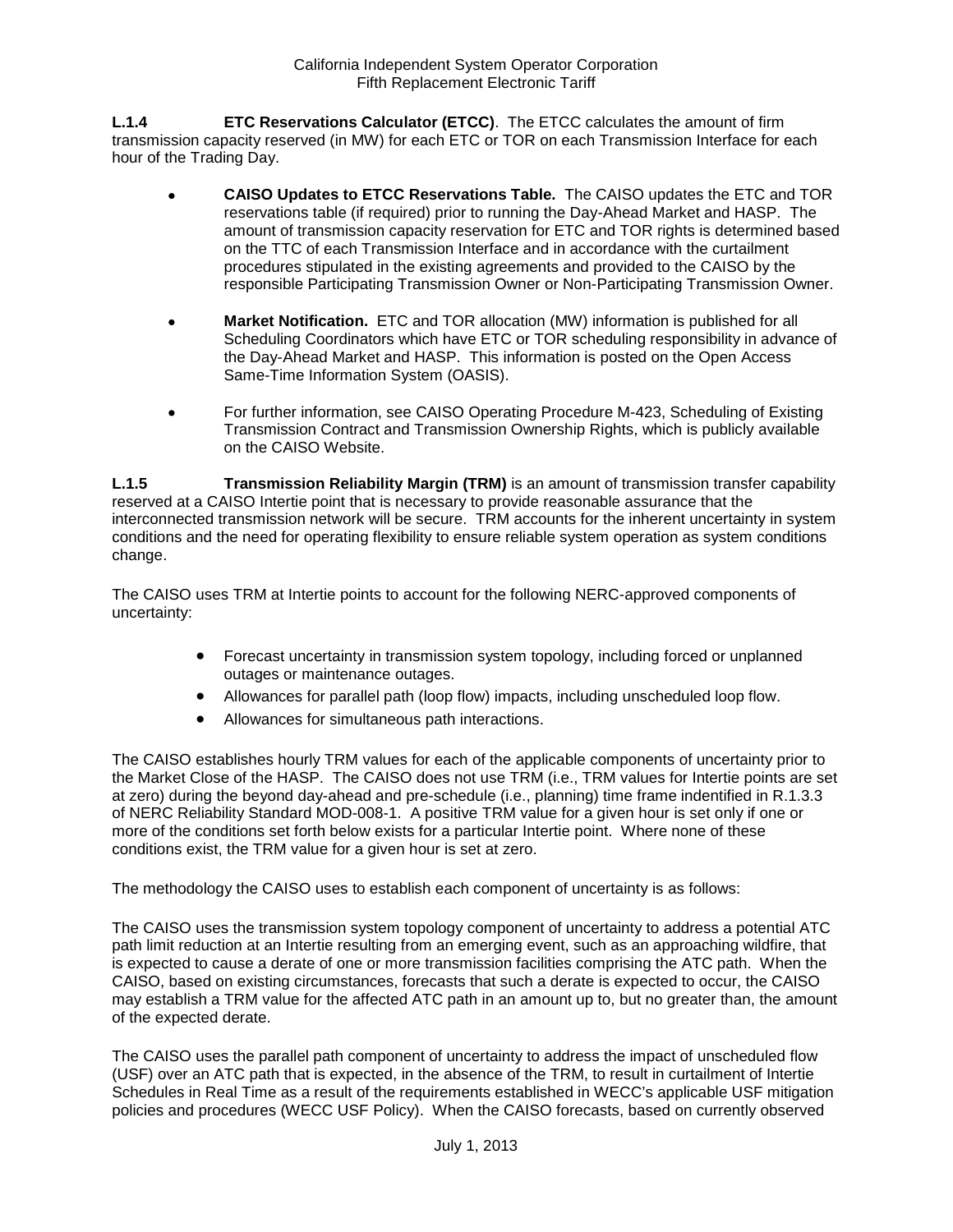#### California Independent System Operator Corporation Fifth Replacement Electronic Tariff

USF conditions and projected scheduled flow for an upcoming Operating Hour(s), that in the absence of a TRM, scheduled flow will need to be curtailed in Real Time under the applicable WECC USF Policy, the CAISO may establish a TRM for the ATC path for the applicable hour(s) in an amount up to, but no greater than, the forecasted amount that is expected to be curtailed in Real Time pursuant to the WECC USF Policy.

The CAISO uses the simultaneous path interactions component of uncertainty to address the impact that transmission flows on an ATC path located outside the CAISO's Balancing Authority Area may have on the transmission transfer capability of an ATC path located at an Intertie. In the event of such path interactions, the CAISO uses a TRM value to prevent the risk of a system operating limit violation in Real Time for the CAISO ATC path. The amount of the TRM value may be set at a level up to, but not greater than, the forecasted impact on the CAISO ATC path's capacity imposed by expected flow on the non-CAISO ATC path.

The CAISO uses the following databases or information systems, or their successors, in connection with establishing TRM values: SLIC, Existing Transmission Contract Calculator (ETCC), PI, EMS, and CAS.

<span id="page-3-0"></span>**L.1.6 Capacity Benefit Margin (CBM)** is that amount of transmission transfer capability reserved for Load Serving Entities (LSEs) to ensure access to Generation from interconnected systems to meet generation reliability requirements. In the Day-Ahead Market, CBM may be used to provide reliable delivery of Energy to CAISO Balancing Authority Area Loads and to meet CAISO responsibility for resource reliability requirements in Real-Time. The purpose of this DAM implementation is to avoid Real-Time Schedule curtailments and firm Load interruptions that would otherwise be necessary. CBM may be used to reestablish Operating Reserves. CBM is not available for non-firm transmission in the CAISO Balancing Authority Area. CBM may be used only after:

- all non-firm sales have been terminated,
- direct-control Load management has been implemented,
- customer interruptible Demands have been interrupted,
- if the LSE calling for its use is experiencing a Generation deficiency and its transmission service provider is also experiencing Transmission Constraints relative to imports of Energy on its transmission system.

The level of CBM for each Transmission Interface is determined by the amount of estimated capacity needed to serve firm Load and provide Operating Reserves based on historical, scheduled, and/or forecast data using the following equation to set the maximum CBM:

CBM = (Demand + Reserves) - Resources

Where:

- Demand = forecasted area Demand
- Reserves = reserve requirements
- Resources = internal area resources plus resources available on other Transmission Interfaces

The CAISO does not use CBMs. The CBM value is set at zero.

# <span id="page-3-1"></span>**L.2 ATC Algorithm**

The ATC algorithm is a calculation used to determine the transfer capability remaining in the physical transmission network and available for further commercial activity over and above already committed uses. The CAISO posts the ATC values in megawatts (MW) to OASIS in conjunction with the closing events for the Day-Ahead Market and HASP Real-Time Market process.

The following OASIS ATC algorithms are used to implement the CAISO ATC calculation for the ATC rated path (Transmission Interface):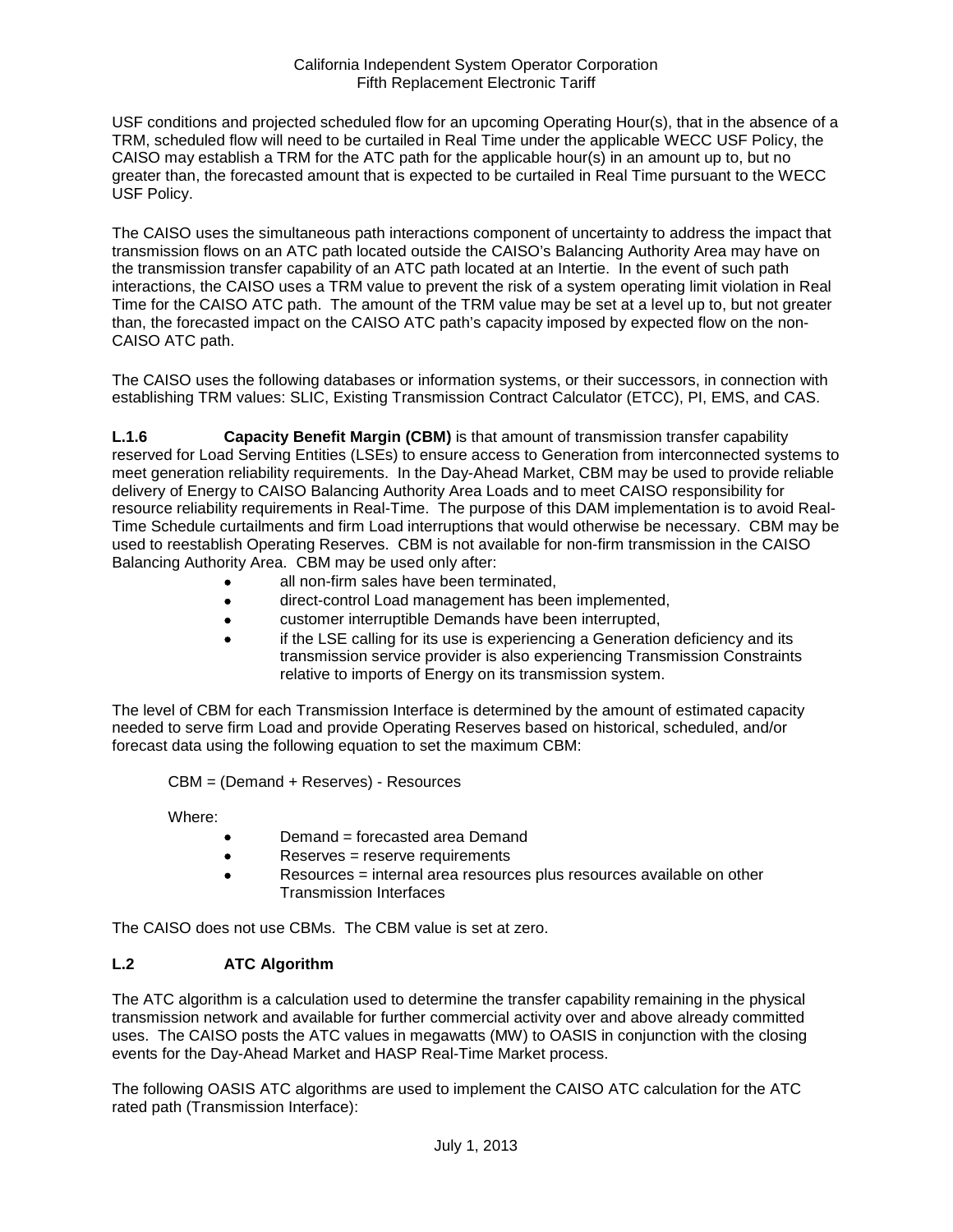ATC Calculation For Imports:

ATC = TTC – CBM – TRM - AS from Imports- Net Energy Flow - Hourly Unused TR Capacity.

ATC Calculation For Exports:

ATC = TTC – CBM – TRM – Net Energy Flow - Hourly Unused TR Capacity.

ATC Calculation For Internal Paths 15 and 26: ATC = TTC – CBM – TRM – Net Energy Flow

The specific data points used in the ATC calculation are each described in the following table.

| <b>ATC</b>                                                               | <b>ATC MW</b>        | Available Transfer Capability, in MW, per<br>Transmission Interface and path direction.                                                                                       |
|--------------------------------------------------------------------------|----------------------|-------------------------------------------------------------------------------------------------------------------------------------------------------------------------------|
| Hourly Unused TR<br>Capacity                                             | USAGE_MW             | The sum of any unscheduled existing transmission<br>commitments (scheduled transmission rights<br>capacity for ETC or TOR), in MW, per path<br>direction.                     |
| <b>Scheduled Net Energy</b><br>from Imports/Exports<br>(Net Energy Flow) | <b>ENE IMPORT MW</b> | Total hourly net Energy flow for a specified<br>Transmission Interface.                                                                                                       |
| AS from Imports                                                          | AS IMPORT MW         | Ancillary Services scheduled, in MW, as imports<br>over a specified Transmission Interface.                                                                                   |
| <b>TTC</b>                                                               | <b>TTC MW</b>        | Hourly Total Transfer Capability of a specified<br>Transmission Interface, per path direction, with<br>consideration given to known Constraints and<br>operating limitations. |
| <b>CBM</b>                                                               | <b>CBM MW</b>        | Hourly Capacity Benefit Margin, in MW, for a<br>specified Transmission Interface, per Path<br>Direction.                                                                      |
| <b>TRM</b>                                                               | <b>TRM MW</b>        | Hourly Transmission Reliability Margin, in MW, for a<br>specified Transmission Interface, per path direction.                                                                 |

Actual ATC mathematical algorithms and other ATC calculational information are located in the CAISO's ATC Implementation Document (ATCID) posted on OASIS.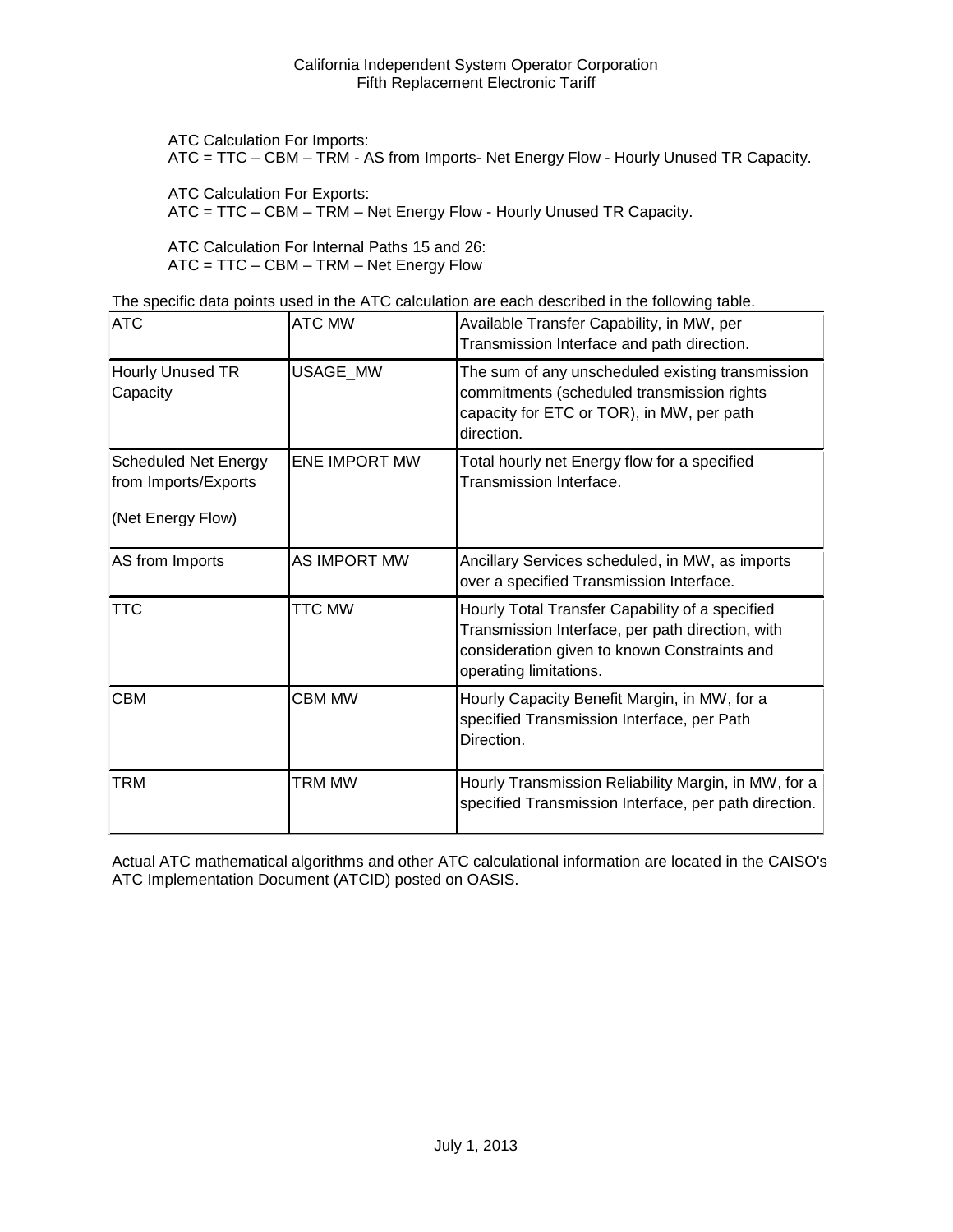# <span id="page-5-0"></span>**L.3 ATC Process Flowchart**



#### **Available Transmission Capability**

**\*ETCC – Existing Transmission Contract Calculator (1) – WECC rated path methodology**

# **L.4 TTC Determination**

All transfer capabilities are developed to ensure that power flows are within their respective operating limits, both pre-Contingency and post-Contingency. Operating limits are developed based on thermal, voltage and stability concerns according to industry reliability criteria (WECC/NERC) for transmission paths. The process for developing TTC also requires the inclusion or exclusion of operating Transmission Constraints based on system conditions being studied.

<span id="page-5-1"></span>**L.4.1** Transfer capabilities for studied configurations may be used as a maximum transfer capability for similar conditions without conducting additional studies. Increased transfer capability for similar conditions must be supported by conducting appropriate studies.

**L.4.1.2** At the CAISO, studies for all major inter-area paths' (mostly 500 kV) TTC are governed by the California Operating Studies Subcommittee (OSS) as one of four sub-regional study groups of the WECC OTCPC (i.e., for California sub-region), which provides detailed criteria and methodology. For transmission system elements below 500 kV the methodology for calculating these flow limits is detailed in Section L.4.3 and is applicable to the operating horizon.

<span id="page-5-2"></span>**L.4.2** Transfer capability may be limited by the physical and electrical characteristics of the systems including any one or more of the following:

- **Thermal Limits** Thermal limits establish the maximum amount of electric current that a transmission line or electrical facility can conduct over a specified time-period as established by the Transmission Owner.
- **Voltage Limits** System voltages and changes in voltages must be maintained within the range of acceptable minimum and maximum limits to avoid a widespread collapse of system voltage.

**<sup>(2)</sup> - See TRMID posted on OASIS**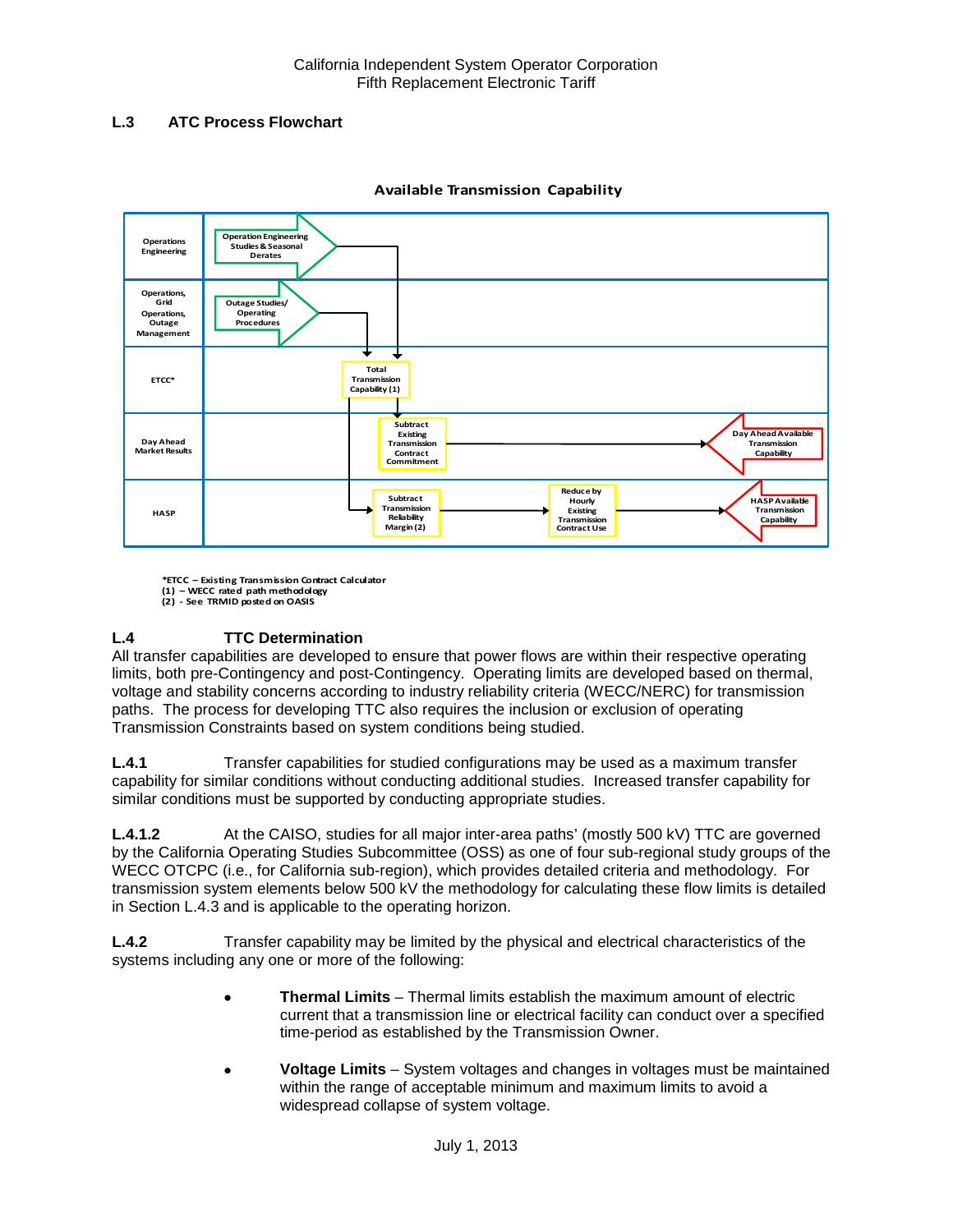**Stability Limits** – The transmission network must be capable of surviving disturbances through the transient and dynamic time-periods (from milliseconds to several minutes, respectively) following the disturbance so as to avoid generator instability or uncontrolled, widespread interruption of electric supply to customers.

<span id="page-6-0"></span>**L.4.3 Determination of transfer capability** is based on computer simulations of the operation of the interconnected transmission network under a specific set of assumed operating conditions. Each simulation represents a single "snapshot" of the operation of the interconnected network based on the projections of many factors. As such, they are viewed as reasonable indicators of network performance and may ultimately be used to determine Available Transfer Capability. The study is meant to capture the worst operating scenario based on the RTE experience and good engineering judgment.

**L.4.3.1 System Limits** – The transfer capability of the transmission network may be limited by the physical and electrical characteristics of the systems including thermal, voltage, and stability consideration. Once the critical Contingencies are identified, their impact on the network must be evaluated to determine the most restrictive of those limitations. Therefore, the TTC becomes:

TTC = lesser of {Thermal Limit, Voltage Limit, Stability Limit} following N-1<sub>worst</sub>

# <span id="page-6-1"></span>**L.5 Developing a Power Flow Base-Case**

<span id="page-6-2"></span>**L.5.1 Base-cases** will be selected to model reality to the greatest extent possible including attributes like area Generation, area Load, Intertie flows, etc. At other times (e.g., studying longer range horizons), it is prudent to stress a base-case by making one or more attributes (Load, Generation, line flows, path flows, etc.) of that base-case more extreme than would otherwise be expected.

# <span id="page-6-3"></span>**L.5.2 Power Flow Base-Cases Separated By Geographic Region**

The standard RTE base-cases are split into geographical regions within the CAISO Controlled Grid.

# <span id="page-6-4"></span>**L.5.3 Power Flow Base-Cases Selection Methodology**

The RTE determines the studied geographical area of the procedure. This determines the study basecases from the Bay Area, Fresno Area, North Area, SCE Area, or SDG&E Area.

The transfer capability studies may require studying a series of base-cases including both peak and offpeak operation conditions.

# <span id="page-6-5"></span>**L.5.4 Update a Power Flow Base-Case**

After the RTE has obtained one or more base-case studies, the base-case will be updated to represent the current grid conditions during the applicable season. The following will be considered to update the base-cases:

- Recent transmission network changes and updates
- Overlapping scheduled and Forced Outages
- Area Load level
- Major path flows
- Generation level
- Voltage levels
- Operating requirements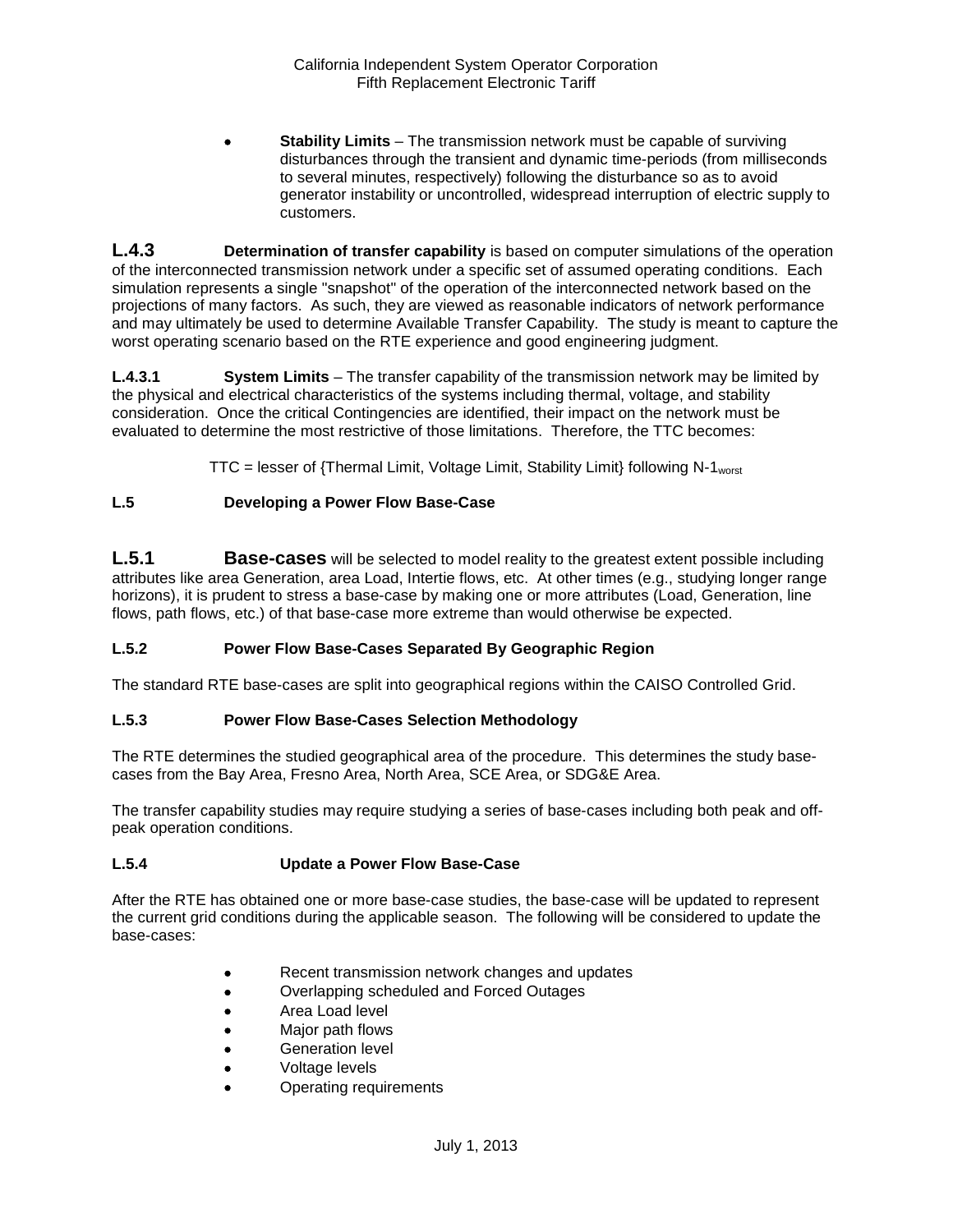# **L.5.4.1 Outage Consideration**

Unless detailed otherwise, the RTE considers modeling Outages of:

- Transmission lines, 500 kV
- Transformers, 500/230 kV
- Large Generating Units
- Generating Units within the studied area
- Transmission elements within the studied area

At the judgment of the RTE, only the necessary Outages will be modeled to avoid an unnecessarily burdensome and large number of base-cases.

# **L.5.4.2 Area Load Level**

Base-case Demand levels should be appropriate to the current studied system conditions and customer Demand levels under study and may be representative of peak, off-peak or shoulder, or light Demand conditions. The RTE estimates the area Load levels to be utilized in the peak, partial-peak and/or offpeak base-cases. The RTE will utilize the current CAISO Load forecasting program (e.g., ALFS), ProcessBook (PI) or other competent method to estimate Load level for the studied area. Once the RTE has determined the correct Load levels to be utilized, the RTE may scale the scale the base-case Loads to the area studied, as appropriate.

# **L.5.4.3 Modify Path Flows**

The scheduled electric power transfers considered representative of the base system conditions under analysis and agreed upon by the parties involved will be used for modeling. As needed, the RTE may estimate select path flows depending on the studied area. In the event that it is not possible to estimate path flows, the RTE will make safe assumptions about the path flows. A safe assumption is more extreme or less extreme (as conservative to the situation) than would otherwise be expected. If path flow forecasting is necessary, if possible the RTE will trend path flows on previous similar days.

# **L.5.4.4 Generation Level**

Utility and non-utility Generating Units will be updated to keep the swing Generating Unit at a reasonable level. The actual unit-by-unit Dispatch in the studied area is more vital than in the un-studied areas. The RTE will examine past performance of select Generating Units to estimate the Generation levels, focusing on the Generating Units within the studied area. In the judgment of the RTE, large Generating Units outside the studied area will also be considered.

# **L.5.4.5 Voltage Levels**

Studies will maintain appropriate voltage levels, based on operation procedures for critical buses for the studied base-cases. The RTE will verify that bus voltage for critical busses in within tolerance. If a bus voltage is outside the tolerance band, the RTE will model the use of voltage control devices (e.g., synchronous condensers, shunt capacitors, shunt reactors, series capacitors, generators).

# <span id="page-7-0"></span>**L.6 Contingency Analysis**

The RTE will perform Contingency analysis studies in an effort to determine the limiting conditions, especially for scheduled Outages, including pre- and post-Contingency power flow analysis modeling preand post-Contingency conditions and measuring the respective line flows, and bus voltages.

Other studies like reactive margin and stability may be performed as deemed appropriate.

# <span id="page-7-1"></span>**L.6.1 Operating Criteria and Study Standards**

Using standards derived from NERC and WECC Reliability Standards and historical operating experience, the RTE will perform Contingency analysis with the following operating criteria: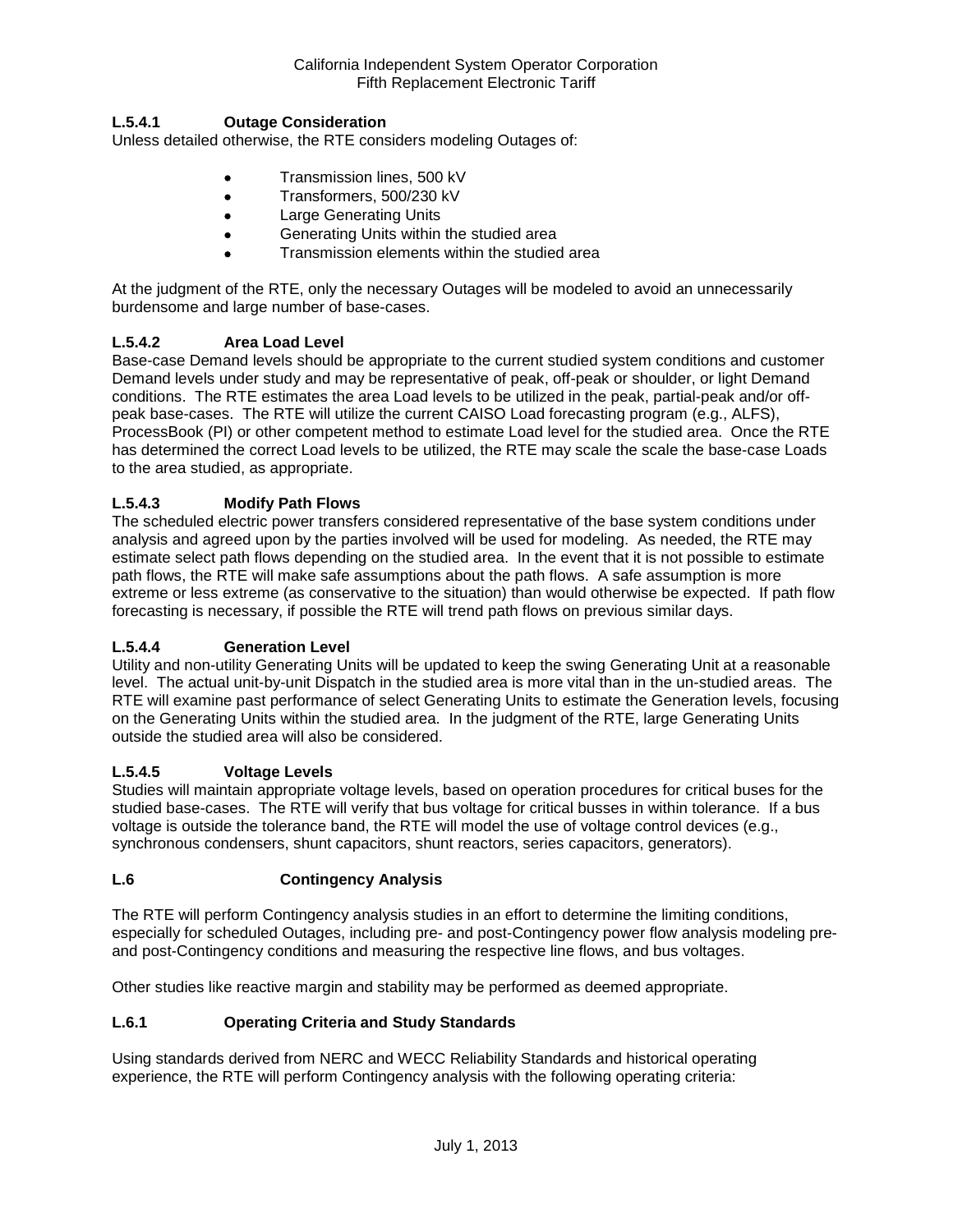# **Pre-Contingency**

- All pre-Contingency line flows shall be at or below their normal ratings.
- All pre-Contingency bus voltages shall be within a pre-determined operating range.

# **Post-Contingency**

- All post-Contingency line flows shall be at or below their emergency ratings.
- All post-Contingency bus voltages shall be within a pre-determined operating range.

# **The RTE models the following Contingencies:**

- Generating Unit Outages (including combined cycle Generating Unit Outages which are considered single Contingencies).
- **Line Outages**
- Line Outages combined with one Generating Unit Outage
- Transformer Outages
- Synchronous condenser Outages
- Shunt capacitor or capacitor bank Outages
- Series capacitor Outages
- Static VAR compensator Outages
- Bus Outages bus Outages can be considered for the following ongoing Outage conditions.
	- o For a circuit breaker bypass-and-clear Outage, bus Contingencies shall be taken on both bus segments that the bypassed circuit breaker connects to.
	- o For a bus segment Outage, the remaining parallel bus segment shall be considered as a single Contingency.
	- o Credible overlapping Contingencies Overlapping Contingencies typically include transmission lines connected to a common tower or close proximity in the same right-of-way.

# <span id="page-8-0"></span>**L.6.2 Manual Contingency Analysis**

If manual Contingency analysis is used, the RTE will perform pre-Contingency steady-state power flow analysis and determines if pre-Contingency operating criteria is violated. If pre-Contingency operating criteria cannot be preserved, the RTE records the lines and buses that are not adhering to the criteria. If manual post-Contingency analysis is used the RTE obtains one or more Contingencies in each of the base cases. For each Contingency resulting in a violation or potential violation in the operating criteria above, the RTE records the critical post-Contingency facility loadings and bus voltages.